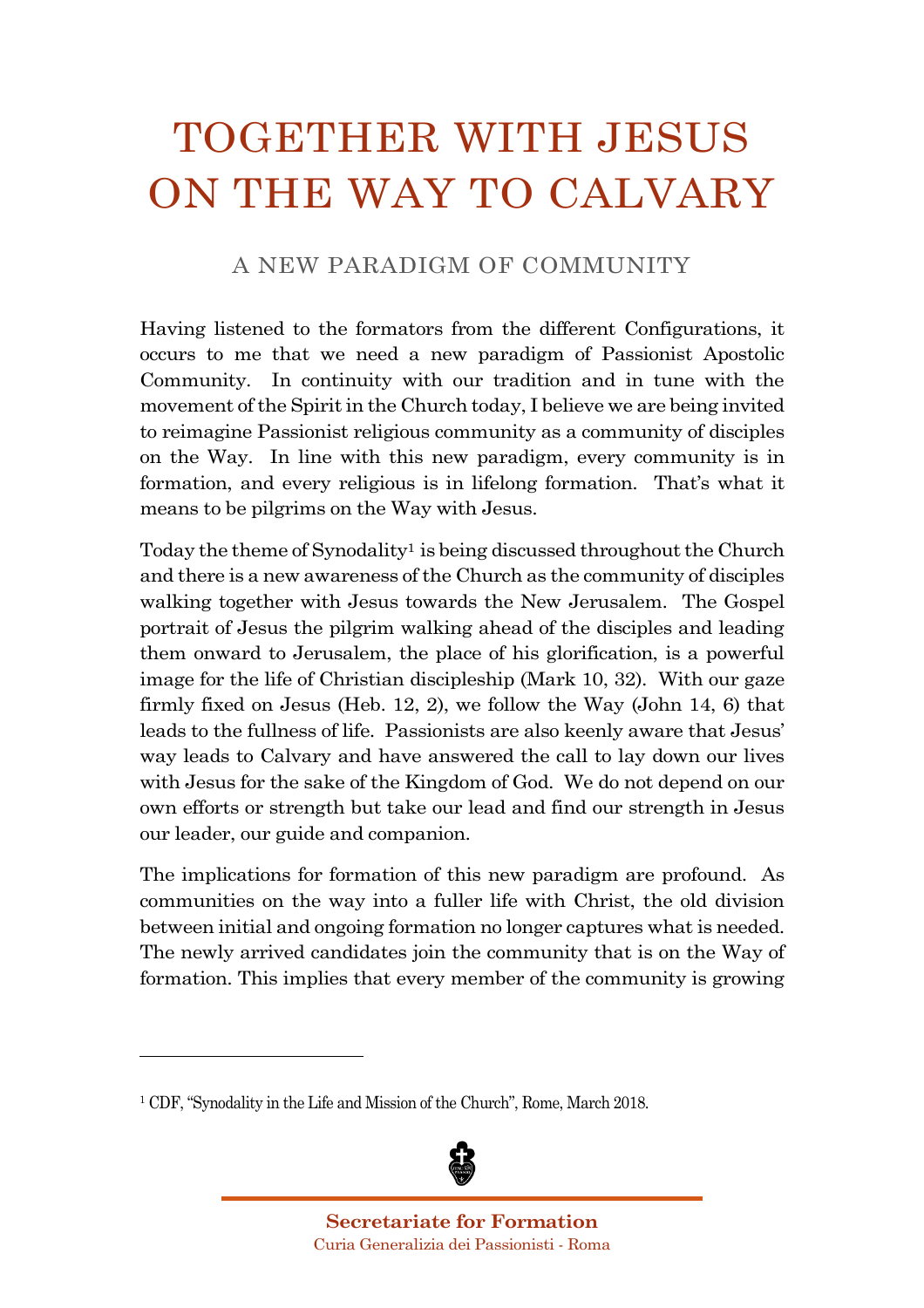in knowledge and love of God, knowledge and love of self and others, daily prayer, charity, service of others, dialogue, collaboration, and fraternity.

Because every religious and every community is in formation, they are invited to accompany the newly arrived members as their elder brothers. We walk together and no one is exempt from the ministry of caring for the brothers.

As communities of disciples on the Way, we present to the Church and the world an image of Passionist religious life as:

- i. a community of disciples
- ii. walking the Way with Jesus
- iii. constantly learning from Jesus
- iv. going to Calvary and beyond because like Jesus we are willing to give our lives for God and our friends.

Jesus is the Way, the Truth and the Life. We are called to walk the Way of Jesus; it is his way of living, loving, forgiving, challenging, healing, and changing the world into the Kingdom of God. It is a Way dedicated to seeking and living in the truth, and experiencing the fullness of life. It calls for daily conversion of our emotions, our thinking, decisions and actions (heart, mind and spirit). It is nourished on daily contact with Jesus in the scriptures, the Eucharist and personal prayer. It is lived in daily commitment to compassionate companionship, and service to the people who most need to hear the Good News and to experience the mercy of God.

This is not just an elaborate 21st century version of a pious devotion to the Via Crucis. It is a whole way of life that includes initiation and lifelong commitment to onward movement, and daily growth into Christ. The community of brothers is the context in which we continue to learn about Jesus, his message and his way of life. It is where me meet the brothers we love, serve and forgive one another every day. It is where we experience acceptance, compassion and forgiveness from our brothers. It is together with these brothers that we go to serve the people of God and share with them the Good News.

In the meeting with the formators of MAPRAES the importance of the community as the context of formation was mentioned. Indeed, one